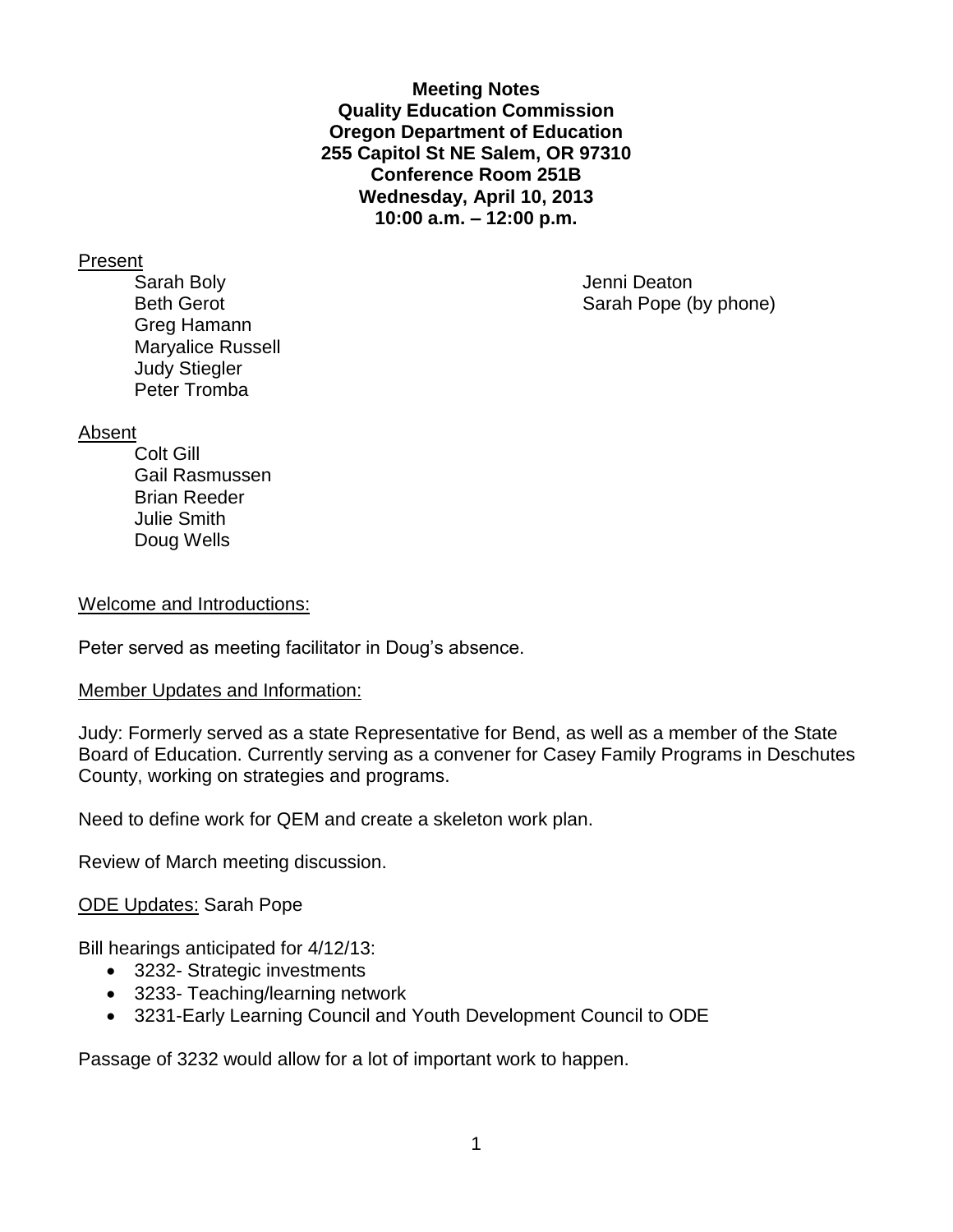ODE: Efforts focused on creating action plans with goals, objectives and metrics for strategic plan.

Reorganization work: August 2013 target. A team will be established to consider guiding principles, theory of action.

Job opening at ODE for a Director (ELPA21; Charter schools), as well as for 3 Education Specialists in the Office of Educational Improvement and Innovation.

OEIB Research and Development Unit: There is a definite need for increased capacity for data analysis and support.

Maryalice: Is there any way for ODE to increase their focus in the summer months in order to provide guidance to school districts re: what they need to know for the coming year? This would be helpful for districts, especially if mid-stream changes could be minimized.

Priority/Focus schools are developing continuous improvement plans, and ODE is busy reviewing and approving. The goal is to make sure the plans are soundly budgeted to ensure increased improvement for kids.

Statewide assessment: Schools are beginning to phase the Common Core State Standards into instruction, with full implementation scheduled for the 2014-15 school year. Starting in 2015, we need to assess students based on these new standards. While Oregon is part of the Smarter Balanced consortium as a Governing State, no official action has yet been taken by the State Board of Education regarding adoption of a particular assessment system.

Ways and Means have requested an analysis and recommendations of assessment options, from which the State Board will most likely choose a recommendation. Ultimately this decision will require additional funding which will be a request to the Legislature.

School Report Card redesign: David Edwards, Zanthus; project manager Recommendations for the redesign going to Rob Saxton on April 15. Next step will be to operationalize. Plan to use new design in fall, 2013. Report card intended to be a helpful tool for parents and students.

- Examples of new additions:
	- o Grad rate
	- o College info: college credits, etc.
	- o K-12 indicators
	- o Growth on OAKS
	- o Trends on data

New evaluation systems due July 1, 2013.

3233: Money to fund the continuation of collaboration grants (teacher mentoring, RTI, etc.)

• Fund those who are leading the state and can help scale up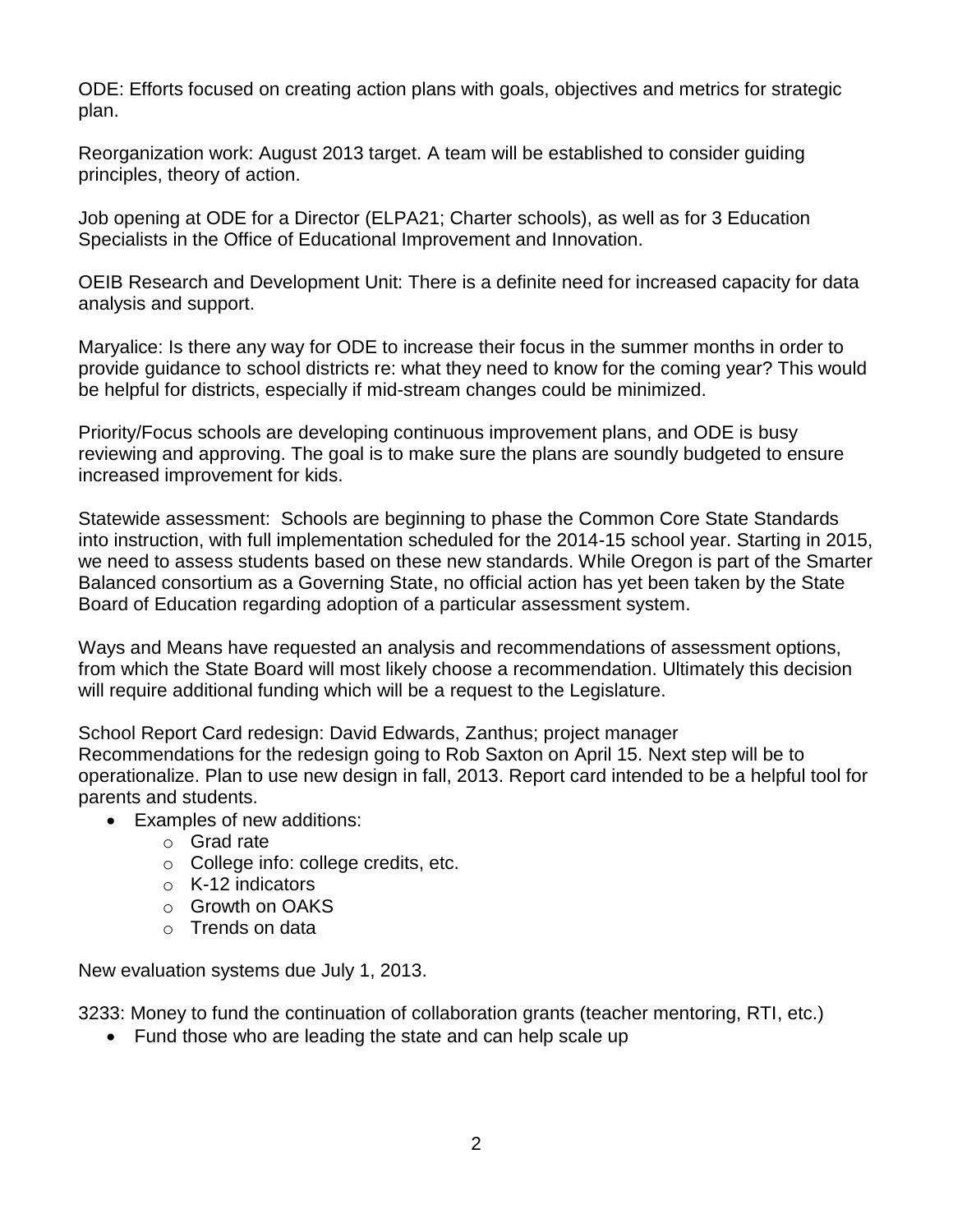Diversity and education equality: David Bautista started as an assistant superintendent on April 8. Hoping for additional funds to create a larger team to help implement practices to close the achievement gaps.

The [ELL strategic plan and equity lens](http://www.oregon.gov/gov/docs/OEIB/AprilOEIBMaterials.pdf) were both recently adopted by the OEIB.

QEC role: Need a feedback mechanism to make sure all work is aligned.

- Evaluate effectiveness; forward thinking re: strategic investments
- Choose a few investments and make sure benefits are maximized
	- $\circ$  e.g.  $3^{rd}$  grade reading: spotlight high performing locations, flesh out teacher practices, grading methods, classroom patterns, etc. and share out.

Kindergarten readiness tools: Following assessment, track a plan for data interpretation and application.

Feedback is important when operationalizing and analyzing.

Recommendations from the same QEM report can be successfully implemented in school A and school B but not work in school C. (difference in teacher leadership, belief, etc.)

QEC could call out the areas that make a difference (even though initiatives change, the answers for implementation often remain the same).

3233 gets at the people element of the work.

Network bill: recommended organizational assessment to get a better handle on capacity issues. Evaluate the "health/wellness ecosystem" of school districts.

Best way to understand the needs is to be in the schools.

## Discussion:

Review table of contents from last QEM

Cost panel for this biennium; P-20?

Add element of soft skills to the "State of Student Achievement in Oregon" section?

Highlight lack of alignment re: school performance with all of the different metrics (OAKS, growth model, etc.)?

Alternate strategy- generally a 10-year runway plan

expand but don't change completely (to avoid having to re-educate legislature)

Transformation of the QEM may be a central theme of the report

• Simplify/make readily accessible

Greg: QEM is supposed to hold onto the "big picture" and not get bogged down with the details.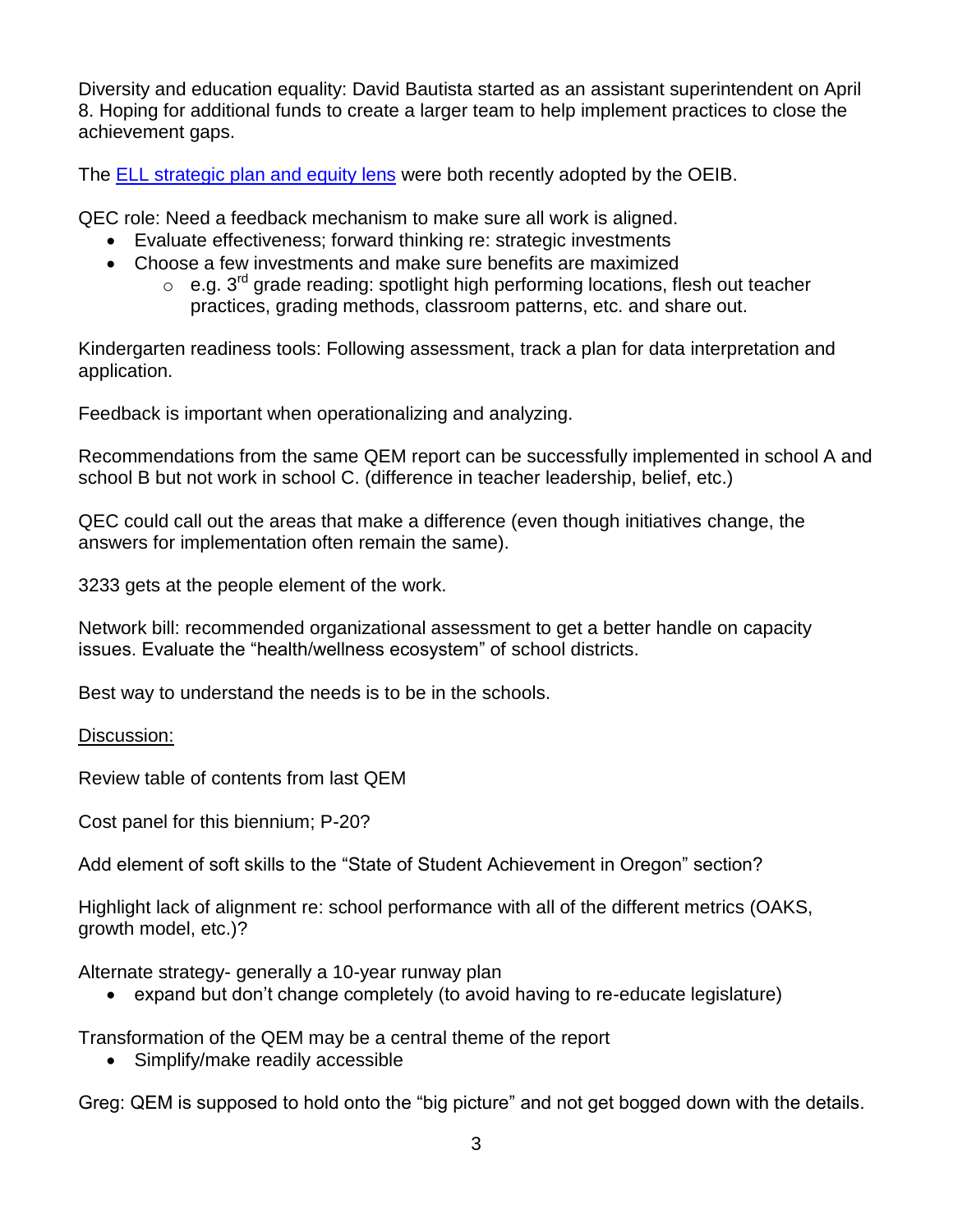Cam Preus, CCWD Commissioner, and Greg are planning to share an overview presentation re: postsecondary and the QEM at the May meeting.

- What is "quality" for postsecondary and how do you pursue it?
- Metrics of quality may change, but hopefully not the definition
- Model for postsecondary funding: integrate into K-12 QEM

QEC can be a strong voice to highlight best practices and how they can help.

Highlight how quality education and methods for pursuing it need to change for the whole continuum/pathway.

Defining quality for postsecondary (and secondary) can be challenging due to broad set of variables and variation of population/clientele.

K-12 education is mandated; postsecondary is by choice

Need work around the transitions, or "ramps"

Focus on trying to align pathway of study through high school to postsecondary.

If something can't be defined or measured, it won't be achieved…

More learning need for QEC as a whole re: P-20 integration.

40-40-20: measure of quality? Outcome issue?

- Encompasses every sector of education
- Middle 40 needs attention

Make regionalization part of strategy?

More collaboration with higher education institutions?

Maryalice: Define quality as outlined by current measures

- OAKS
- New assessment for Common Core
- Achievement compacts

Current measures may not ask the right questions to be reflective of 40-40-20 goals of students.

Language linked to waiver (waiver basis for achievement compacts)

Regional compact measures may replace current K-12 compact measures.

Provide a structure that guides the human factor, to be more successful.

Bold move would be to identify top education leaders in OR based on specific qualities and scale up their best practices.